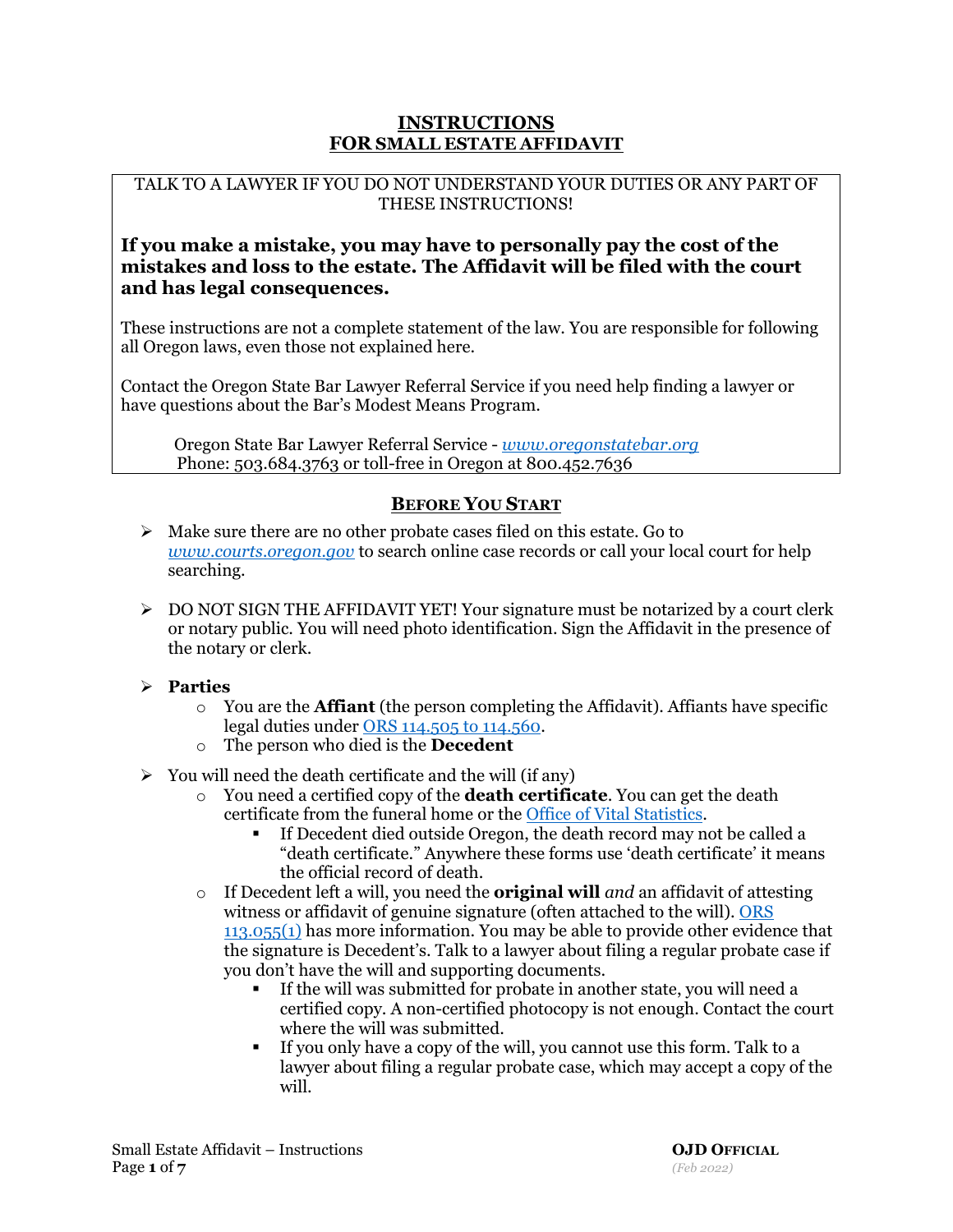- Decedent must have died at least **30 days** before you file the Affidavit (60 days if you are a creditor)
- The "**estate**" means all of Decedent's assets that are subject to administration by a court in Oregon
	- o "Subject to administration" means the asset is in Decedent's name alone and generally requires the asset to be located in Oregon. Talk to a lawyer if the estate includes assets in another state.
	- $\circ$  The estate does not include assets that transfer automatically to others following death, for example:
		- Assets owned jointly with right of survivorship (like vehicles and bank or investment accounts)
		- Assets that transfer by beneficiary designation (like life insurance and retirement accounts), unless Decedent's estate is designated as a beneficiary
		- Accounts that are designated payable on death or transfer on death
- $\triangleright$  Court staff can answer questions about filing your forms, but cannot give you legal advice, including what to put on the form
- $\triangleright$  Oregon laws are found in the Oregon Revised Statutes (ORS) here: *[https://www.oregonlegislature.gov/bills\\_laws/Pages/ORS.aspx](https://www.oregonlegislature.gov/bills_laws/Pages/ORS.aspx)*. Where you see "ORS" and a number, the first 3 numbers are the chapter and the last 3 numbers are the section. For example, ORS 114.505 means chapter 114 and section 505. Small estates are governed by <u>Oregon Revised Statutes (ORS) [1](#page-1-0)14.505-114.5354</u>. Other laws and rules apply to court filings generally and to probate (estate) law.

# **QUALIFIED FILERS AND ELIGIBLE ESTATES**

### FILER / AFFIANT

You can file a *Small Estate Affidavit* if you are any of the following:

- An **heir**. An heir is someone who would inherit from an estate if there is no will. Heirs are defined by [ORS 112.015 –](https://www.oregonlegislature.gov/bills_laws/ors/ors112.html) 112.115.
- A **devisee**. A devisee is someone named in the will to receive part of the estate. A devisee may be a person, trustee, charity, or other organization.
- A **personal representative**. A will may name a personal representative (also called 'executor') to handle the estate.
- A **creditor** of the estate. A creditor is a person or organization who has a claim (debts, for example) against the estate. If you are filing as a creditor, you must mark the appropriate box on the form. If the decedent did not leave a will and has no heirs, you must get written authorization to file the Affidavit from the State Treasurer.

You can only file the Affidavit if all the statements in Section 2 of the Affidavit are true. Talk to a lawyer if you are not sure you are qualified.

## ESTATE

You can only file a *Small Estate Affidavit* if the total value of the estate is under **\$275,000 and**:

- $\triangleright$  No more than \$75,000 of the fair market value of the estate is from personal property *and*
- $\triangleright$  No more than \$200,000 of the fair market value of the estate is from real property

The dollar limits are based on the fair market value of the assets. Do not reduce any asset's value

<span id="page-1-0"></span><sup>1</sup> [https://www.oregonlegislature.gov/bills\\_laws/ors/ors114.html](https://www.oregonlegislature.gov/bills_laws/ors/ors114.html)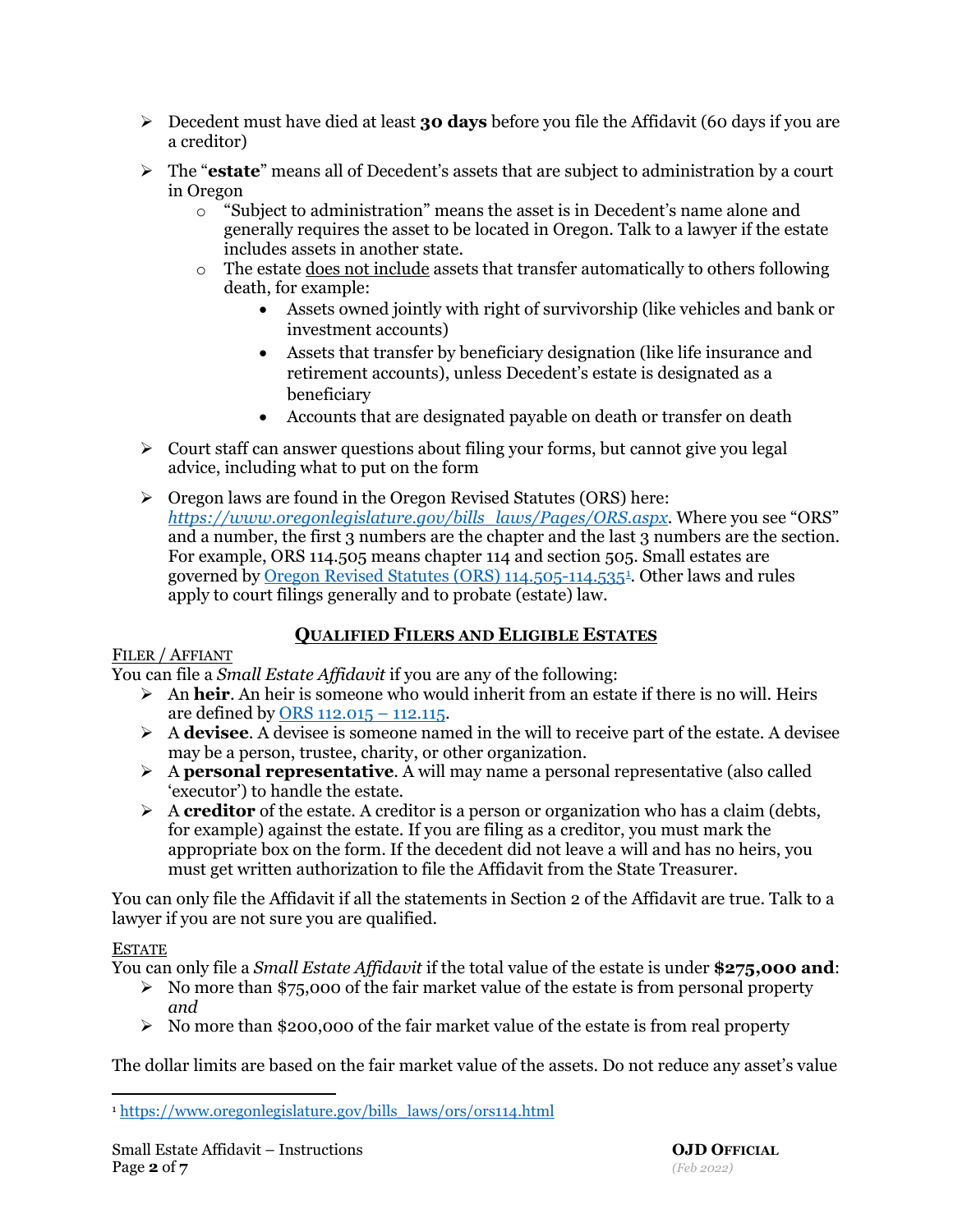by debts or liens. Do not include any asset that transfers automatically. See the next section for more information about assets. Talk to a lawyer if the estate values are higher than the limits above.

## **FILL OUT THE FORM**

Be sure your entries and descriptions are clear and specific to avoid confusion. If your entries are not clear, you may have to file an amended Affidavit.

### **YOU MAY HAVE TO PERSONALLY PAY THE COST OF MISTAKES IF YOU DO NOT DISTRIBUTE ASSETS CORRECTLY! Talk to a lawyer if you are not sure how to distribute the estate.**

**ASSETS** (Assets include both real and personal property)

- **Valuation Date** means the date the asset's value is established.
	- $\circ$  If Decedent died within a year of filing the Affidavit, use the value as of the date of death. If it has been more than a year, the valuation date must be no more than 45 days before filing the Affidavit.
	- o Example: Decedent died two years before the Affidavit is filed. Asset A was worth \$10,000 when Decedent died. Asset A is worth \$12,000 three weeks before the filing date. Use the \$12,000 value for Asset A.

### **Value to use**

- o Use the fair market value as of the valuation date
- $\circ$  Do not reduce any values by the amount owed on debts or liens (like mortgages or loans)
- **Real Property** means land or interests in land. This may include a house, rental property, or easement. Mineral rights and timber that was not harvested by the date of death are considered real property. You must use a legal description of the property in addition to the street address.
	- o The **legal description** can be found on the deed or by calling the county recorder's office
- **Personal Property** means any asset that is not real property, including intellectual property and money. The following details will help identify assets:
	- Vehicles year, make, model, VIN, and license number
	- Bank and Investment Accounts the name of the bank, type of account (checking, savings, IRA, 402(k), brokerage, etc.), and last 4 digits of the account number
	- Stocks and bonds the name of company, number of shares or type of bond, and any identifying numbers (a CUSIP number is good)
	- Manufactured home year, make and serial number
	- Promissory notes (such as for real property sold and secured by a trust deed) the name of the borrower, the date of the note, and the original amount of the note
	- Life insurance (payable to the estate or without a designated beneficiary) the name of the insurance company and the policy number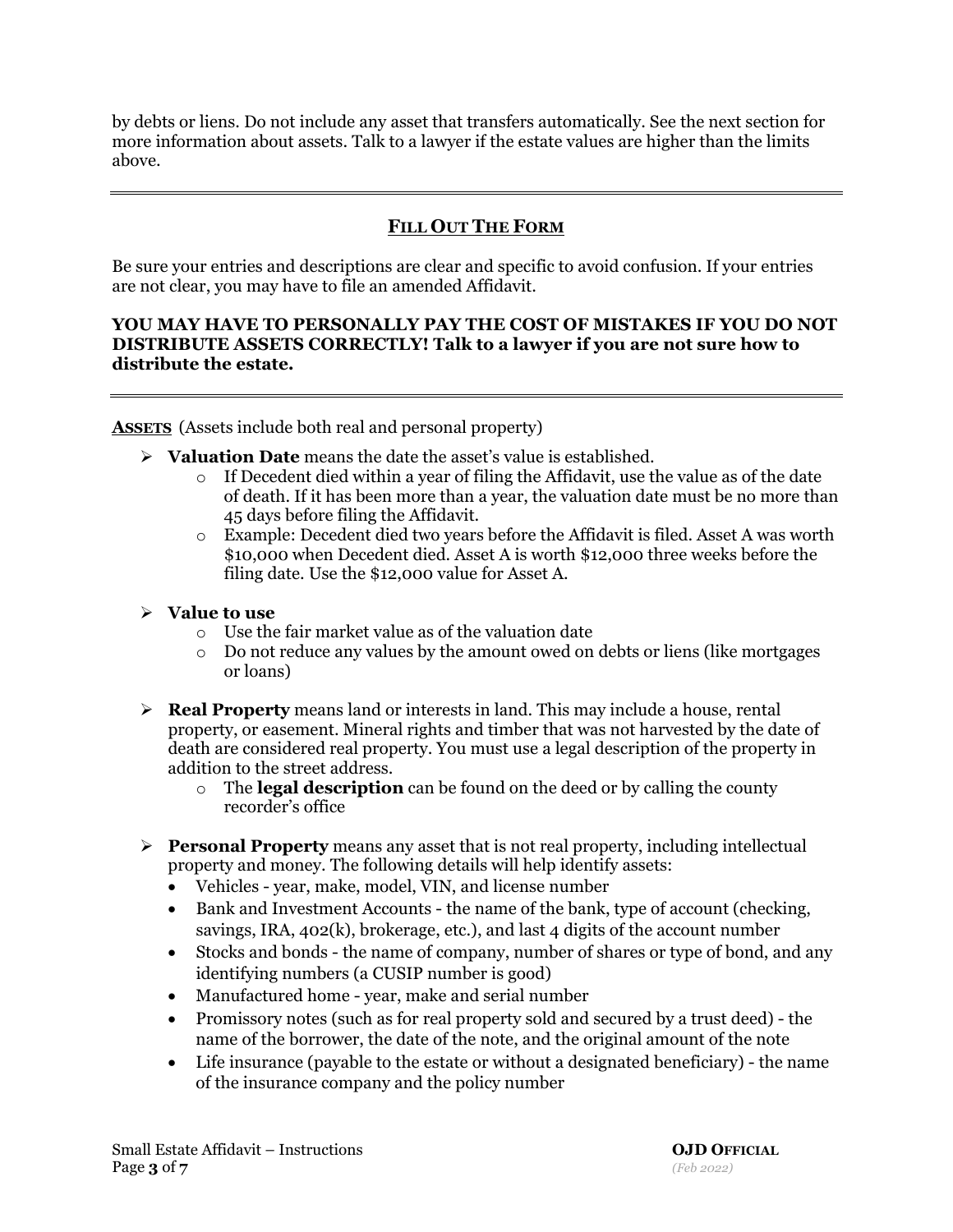### **DEVISEES**

If Decedent left a valid will, "devisees" are those named in the will to receive any part of the estate. The same person may be both a devisee and an heir. If so, they should be listed on the Affidavit in both sections.

Divorce and marriage may affect the terms or validity of a will. Talk to a lawyer.

Check to see if the will requires a devisee to survive Decedent by a certain amount of time or until an event occurs. Such conditions may be called survivorship provisions. Note any conditions on the Affidavit with the asset to be distributed.

### **HEIRS**

An heir is anyone entitled to inherit part of an estate under Oregon law. You must figure out who the heirs are.

### **Read [ORS 112.015 –](https://www.oregonlegislature.gov/bills_laws/ors/ors112.html) 112.115 for Oregon's laws about heirs ("intestate succession").** Read the law carefully!

Other Oregon laws may affect who is an heir. If you have questions, talk to a lawyer.

### **Notes about heirs and devisees**

- $\triangleright$  Adopted children are treated as natural-born children under the law
- $\triangleright$  If there are no heirs or devisees, the estate is inherited by ("escheats to") the State Treasurer under [ORS 112.055](https://www.oregonlegislature.gov/bills_laws/ors/ors112.html)
- $\triangleright$  Even if you cannot locate an heir or devisee, that person remains entitled to their portion of the estate. You must tell the court the names of any heirs you cannot locate. All heirs must be listed, even if Decedent did not know of them or have any contact with them.

### **Any asset not covered by the will must be distributed to heirs as though the will did not exist. See the "Heirs" section above for how to handle assets not awarded to a devisee. If you have questions, talk to a lawyer.**

### Notes about Wills

- $\triangleright$  Many wills break the estate down into "tangible personal property" and "residue." Often the same people will receive the same shares of those assets. If not, list those categories separately.
	- o Residue means any asset not specifically identified in the will
	- o If the will directs that the residue goes to "my children" and the decedent had a deceased child, read the will carefully. Depending on what the will says, the deceased child's share could go to their children, or the siblings of the deceased child could receive a larger share of the residue.
	- $\circ$  If the will does not include directions about how to distribute residue, the residue must be distributed among the heirs according to [ORS 112.015 –](https://www.oregonlegislature.gov/bills_laws/ors/ors112.html) 112.115.
- $\triangleright$  You can enter the specific asset to be distributed to a recipient, or the portion of the estate each recipient will get

Claims, Creditors, and Estate Expenses

- $\triangleright$  Claims are liabilities of Decedent. Claims can include bills, debts, etc. Any person, business, or institution with a claim is a "creditor."
	- o You can use estimates for claims. If you don't know the amount of a claim and can't get a reasonable estimate, enter "unknown."
	- o See [ORS 114.545](https://www.oregonlegislature.gov/bills_laws/ors/ors114.html) for information about paying **undisputed claims** like funeral expenses, utility bills, credit cards, mortgages, caregiver costs, etc.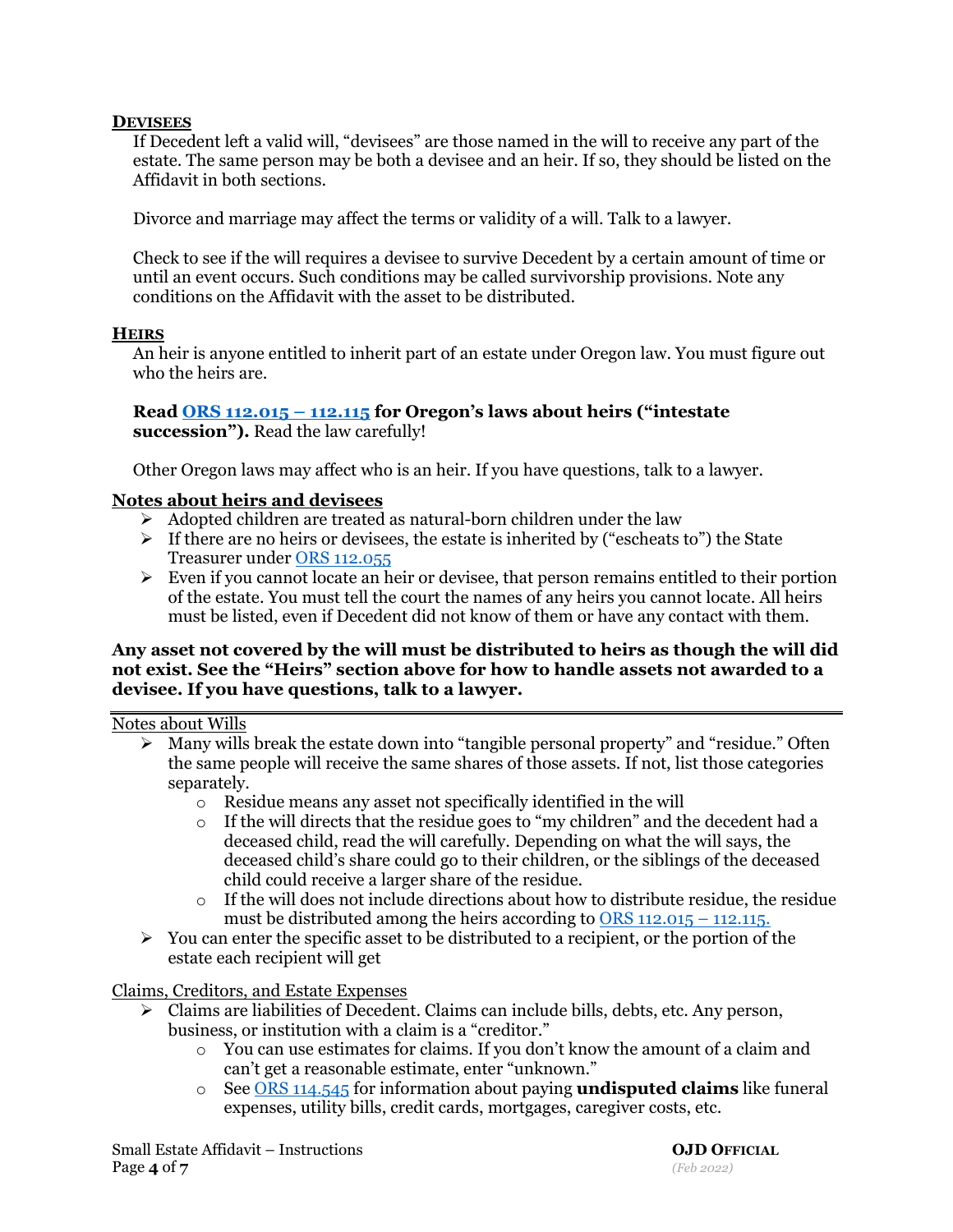- $\triangleright$  You must file any required tax returns and pay any taxes owed from estate assets. This includes the decedent's final personal income tax returns. This could also require fiduciary income tax returns if the decedent's assets after death earned enough income before you distribute the estate. You may want to talk to a tax advisor.
	- o [Click here](https://www.irs.gov/businesses/small-businesses-self-employed/deceased-taxpayers-filing-the-estate-income-tax-return-form-1041) to go to the IRS for more information about federal taxes
	- o [Click here](https://www.oregon.gov/dor/programs/individuals/pages/estate.aspx) to go to the Oregon Department of Revenue website for information about state taxes
- $\triangleright$  If the estate does not have enough money or assets to pay all claims and expenses, you must pay claims and expenses in the order of priority in [ORS 115.125.](https://www.oregonlegislature.gov/bills_laws/ors/ors115.html) You could be personally liable if the estate does not have enough money and you pay the claims in the wrong order.
- $\triangleright$  If Decedent received any government assistance such as Medicaid, the Oregon Health Plan, food stamps, or welfare benefits, a state agency may have a claim against the estate
- $\triangleright$  Administrative expenses are usually expenses that arise after the decedent's death. Examples include the filing fee for this Affidavit, lawyer fees, cost of preparing tax returns and buying death certificates, costs to maintain or prepare assets for sale, etc.

### Disputed Claims

- $\triangleright$  If you believe a claim is not valid, you must deny it in writing. Enter it as a 'disputed claim'. For example, a claim for services you believe were not rendered to Decedent, claims you believe were already paid, or claims for more than Decedent agreed to pay.
- $\triangleright$  You cannot enter a claim as 'disputed' just because the estate does not have enough assets to pay it.
- $\triangleright$  You must deny in writing claims that are not presented on time. See [ORS 114.540\(1\)\(a\)](https://www.oregonlegislature.gov/bills_laws/ors/ors114.html) for the time deadlines, usually within four months of the date of filing the Affidavit or amended Affidavit.

### How to Deny Claims

- $\triangleright$  You must give notice of denial of claim within 60 days after the claim is presented to you. If you don't, the claim is considered allowed. If you allow a claim that is invalid, you could be personally liable.
- $\triangleright$  Mail or deliver notice that you are denying the claim to the person who filed the claim and their lawyer, if any. You can deny all or part of the claim. The notice must state the reason for denial and include other information required by [ORS 114.540\(2\).](https://www.oregonlegislature.gov/bills_laws/ors/ors114.html)

A creditor can ask the court for a "summary determination" of a claim. The court will hold a hearing unless you and the creditor reach an agreement about the claim. See [ORS 114.540.](https://www.oregonlegislature.gov/bills_laws/ors/ors114.html)

### **Before distributing the estate assets, you must wait until**

(1) 4 months have passed after the date the Affidavit, or the latest-filed amended Affidavit, was filed

AND

(2) all claims, expenses, and taxes have been paid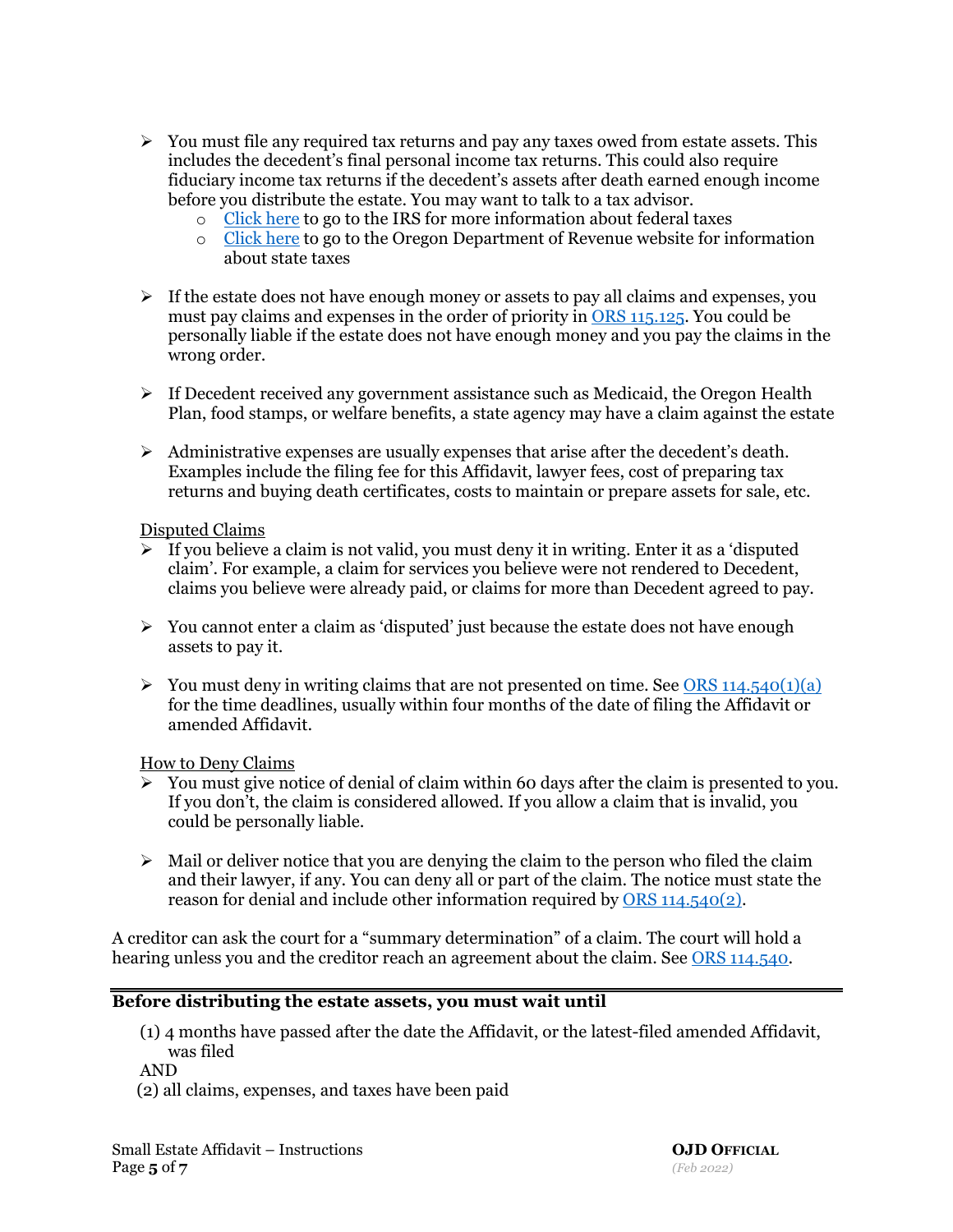Any creditor or beneficiary of the estate who has not been paid what they are entitled to receive from the estate can file a petition for summary review of administration. This must be done within two years of the filing date of the most recent Affidavit. See [ORS 114.550.](https://www.oregonlegislature.gov/bills_laws/ors/ors114.html) A court will hold a hearing unless you and the person who filed the petition reach an agreement about the payment.

# **FILE THE FORMS**

File in the appropriate circuit court the:

- Small Estate Affidavit
- Certified death certificate
- Original will (if any)
	- o with supporting affidavit or other supporting evidence confirming the signature of Decedent on the will

The Affidavit has the information you need to find the proper court. Go to *[www.courts.oregon.gov](http://www.courts.oregon.gov/)* to find the court's address. NOTE: In some counties you may need to file in a different court like a municipal or justice court. You can check with your circuit court to see if they accept small estate filings and get information about where to file.

You have to pay the filing fees when you file your papers. Go to *[www.courts.oregon.gov](http://www.courts.oregon.gov/)* for the filing fee.

• If you are low income, you may ask the court to defer (postpone) or waive your filing fee. You must complete an [Application and Declaration for Deferral or Waiver of Fees](https://www.courts.oregon.gov/forms/Pages/fee-waiver.aspx) and an *[Order Regarding Deferral or Waiver of Fees](https://www.courts.oregon.gov/forms/Pages/fee-waiver.aspx)* and file them with your papers. If the fee is deferred, you will have to pay the fee later. If the fee is waived, you do not have to pay it.

## **Copies – Make copies of ALL documents for your records!**

After you file, ask the court for certified copies of the Affidavit. You may need these for banks and other institutions. Certified copies cost \$5.00 plus 25 cents per page. Certified copies will include copies of all documents filed with the Affidavit except the death certificate.

The filing fee and copy charges can be included in the Affidavit as estate expenses. You do not need certified copies to send with your required notices, regular photocopies are fine.

## **REQUIRED NOTICES**

The Affidavit includes notice you are required to make. Read the "Required Notices" section carefully.

## **You must mail or deliver a copy of the Affidavit (and the will, if any) to each recipient within 30 days of filing the Affidavit**

# **AMENDED AFFIDAVITS**

You must file an amended Affidavit if you discover:

- $\triangleright$  a material error or omission in a prior Affidavit
- $\triangleright$  additional assets not included in a prior Affidavit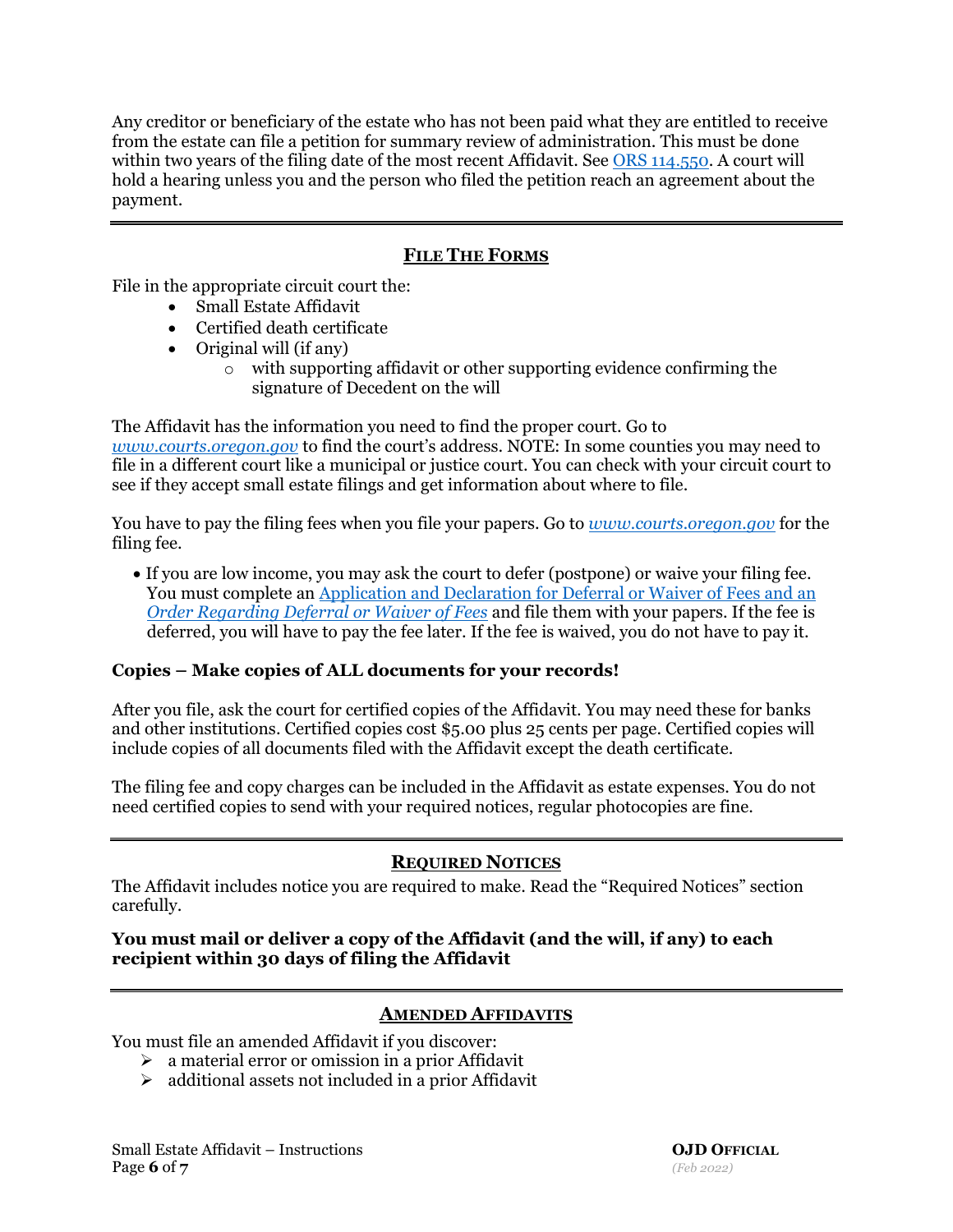If the new estate values are higher than the limits for a small estate, your authority to administer the estate ends. You must promptly notify the court and any party entitled to a required notice.

 $\triangleright$  A regular probate case must be started. You must turn over estate assets to the personal representative of the estate.

Note that filing an amended Affidavit resets the time limits to file claims against the estate for all unpaid creditors, not just new ones

Amended Affidavits must include all prior information in addition to new information. Review the instructions above and do not change any information from the original Affidavit unless the original entry was in error.

Send copies of the amended Affidavit to any party entitled to a required notice, even if you sent the original Affidavit. See the "Required Notices" section of the original Affidavit.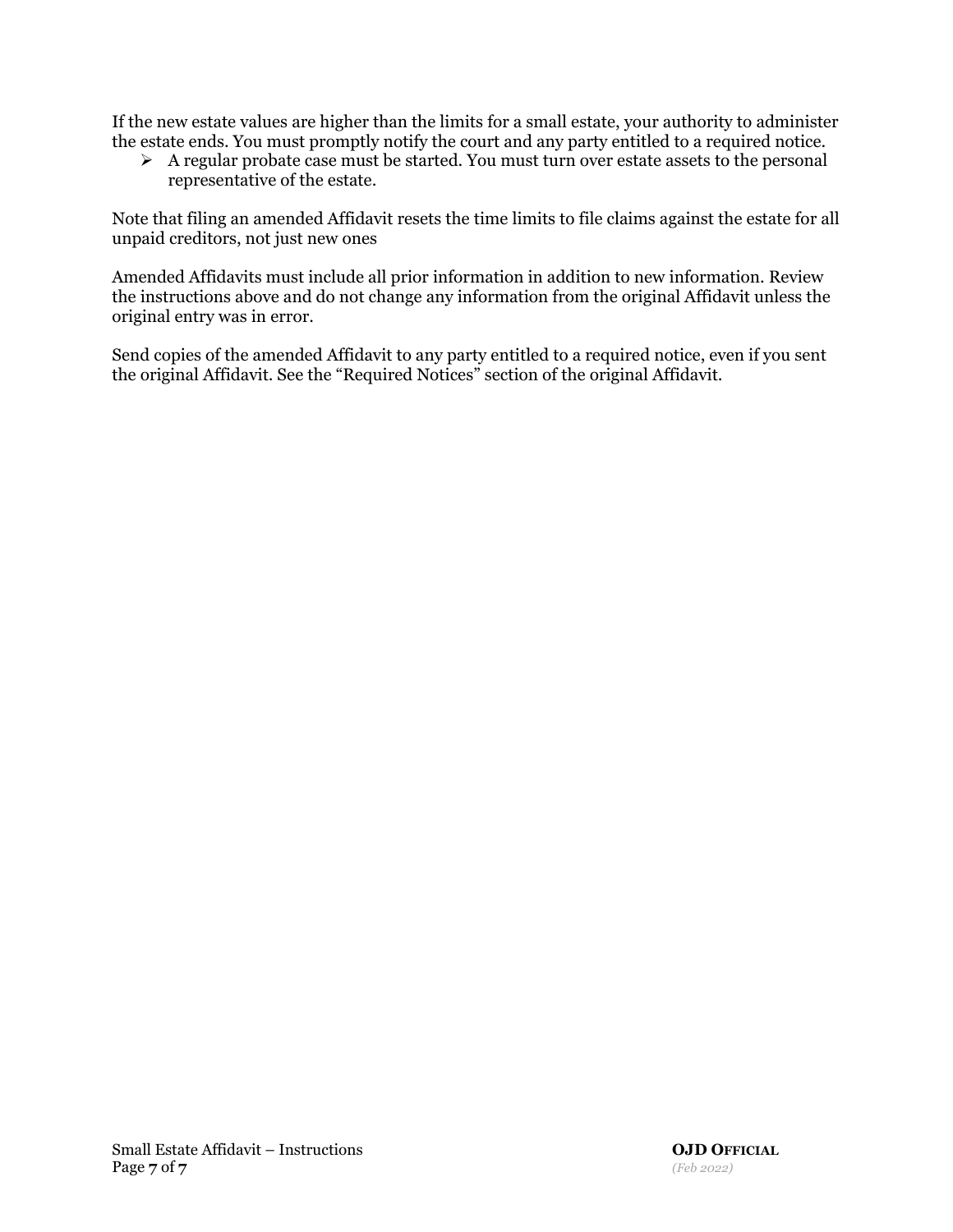### IN THE CIRCUIT COURT OF THE STATE OF OREGON FOR THE COUNTY OF

In the Matter of: **Case No: Case No:** 

**SMALL ESTATE AFFIDAVIT**  $Decedent$  Amended

*(print legal name of the deceased)*

*Filing Fee at ORS 21.145(4)* 

# **NOTICE OF DUTY TO PAY DEBT OR TURN OVER PROPERTY**

**To any person who receives a copy of this affidavit:**

**Under ORS 114.535[1,](#page-7-0) if you owe a debt to the decedent or have personal property of the decedent, you must pay the debt or turn over the property to the affiant. If you refuse, the affiant may ask the court to compel you to pay the debt or turn over the property and you could be responsible for the affiant's attorney fees.**

I swear that the following statements are true to the best of my knowledge. I understand that this affidavit has legal consequences and that I can talk to a lawyer. The legal fees can be paid by Decedent's estate if listed in this affidavit. I understand that I may have to personally pay for mistakes, omissions, or failure to perform a duty or obligation.

THIS AFFIDAVIT IS BEING FILED BY A CREDITOR OF THE ESTATE BECAUSE DECEDENT DIED INTESTATE AND WITHOUT HEIRS. WRITTEN AUTHORIZATION FOR THIS FILING FROM THE STATE TREASURER IS ATTACHED.

**Thirty (30) or more days** have passed since Decedent died

**No probate or small estate exists.** No personal representative for the decedent's estate has been appointed in Oregon, no petition is pending for appointment of a personal representative of the estate in Oregon, and no other small estate affidavit has been filed in Oregon.

 $\Box$  This Affidavit is filed in this court because:

 $\Box$  Decedent died in this county

At death, Decedent lived in or owned property in this county

Decedent's estate currently owns property located in this county

<span id="page-7-0"></span><sup>1</sup> [https://www.oregonlegislature.gov/bills\\_laws/ors/ors114.html](https://www.oregonlegislature.gov/bills_laws/ors/ors114.html)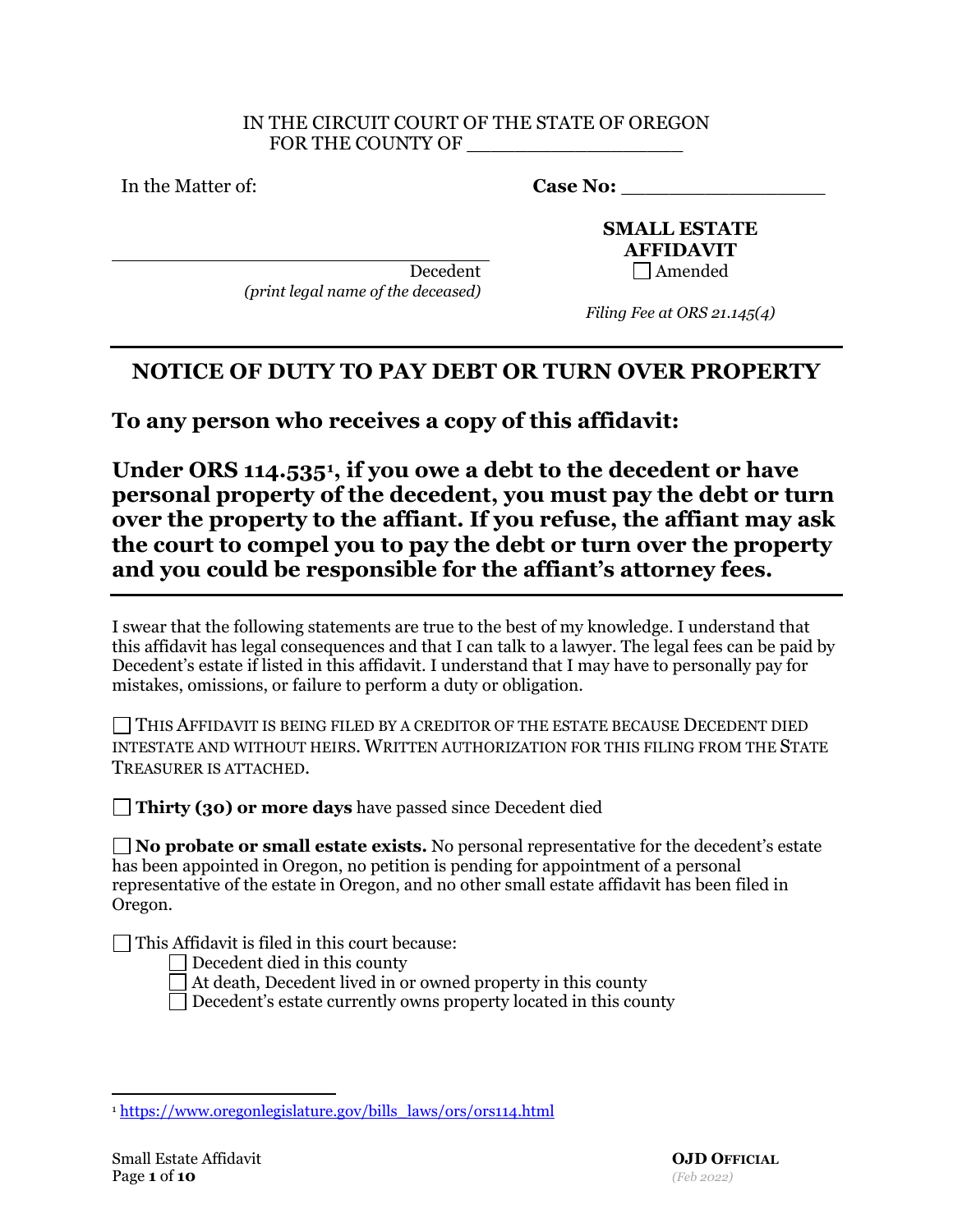# **AFFIANT'S INFORMATION** *(person completing this Affidavit)*

| <b>Mailing Address:</b><br>Phone:<br>1. I have authority to file this affidavit because (check all that apply):<br>I am an heir of Decedent and Decedent left no will<br>I am a devisee (entitled to receive something) in Decedent's will<br>I am named as personal representative in Decedent's will                                                                                                                                                                                                                                                                                                                                                                                                                                                                                                                                                                                                                                                                                                                                                                                                                                                                |
|-----------------------------------------------------------------------------------------------------------------------------------------------------------------------------------------------------------------------------------------------------------------------------------------------------------------------------------------------------------------------------------------------------------------------------------------------------------------------------------------------------------------------------------------------------------------------------------------------------------------------------------------------------------------------------------------------------------------------------------------------------------------------------------------------------------------------------------------------------------------------------------------------------------------------------------------------------------------------------------------------------------------------------------------------------------------------------------------------------------------------------------------------------------------------|
|                                                                                                                                                                                                                                                                                                                                                                                                                                                                                                                                                                                                                                                                                                                                                                                                                                                                                                                                                                                                                                                                                                                                                                       |
|                                                                                                                                                                                                                                                                                                                                                                                                                                                                                                                                                                                                                                                                                                                                                                                                                                                                                                                                                                                                                                                                                                                                                                       |
| I am a creditor of Decedent or the estate and was not paid the full amount owed<br>within 60 days after Decedent's death<br>and (check one):<br>Decedent died without a will (intestate) and without heirs. I have attached<br>authorization from the State Treasurer allowing me to file this affidavit. or<br>□ Authorization from the State Treasurer is not required because Decedent died<br>with a will (testate) or left heirs<br><b>2.</b> $\Box$ <b>I</b> am qualified to serve as the affiant because all the following are true:<br>$\triangleright$ I am 18 years old or older<br>> I have not been convicted of a felony in Oregon or another state<br>I am not incapacitated or financially incapable (I am able to make health care<br>➤<br>decisions and manage my business affairs)<br>I am not currently suspended or disbarred from the practice of law; I did not resign<br>➤<br>from the Oregon State Bar while misconduct charges were pending<br>I am not a licensed funeral service practitioner unless Decedent was a relative of<br>➤<br>mine or Decedent was a licensed funeral service practitioner in a business<br>relationship with me |

# **DECEDENT'S INFORMATION**

**3.** A certified copy of Decedent's **death certificate** is filed with this affidavit *(required)*

| Name:<br>As shown on the death certificate |               |  |
|--------------------------------------------|---------------|--|
| <b>Residence Address:</b>                  |               |  |
|                                            |               |  |
| <b>Mailing Address:</b>                    |               |  |
|                                            |               |  |
|                                            |               |  |
| Social Security # (last 4 digits):         |               |  |
| Date of Death:                             | Age at Death: |  |
| <b>Address for Place of Death:</b>         |               |  |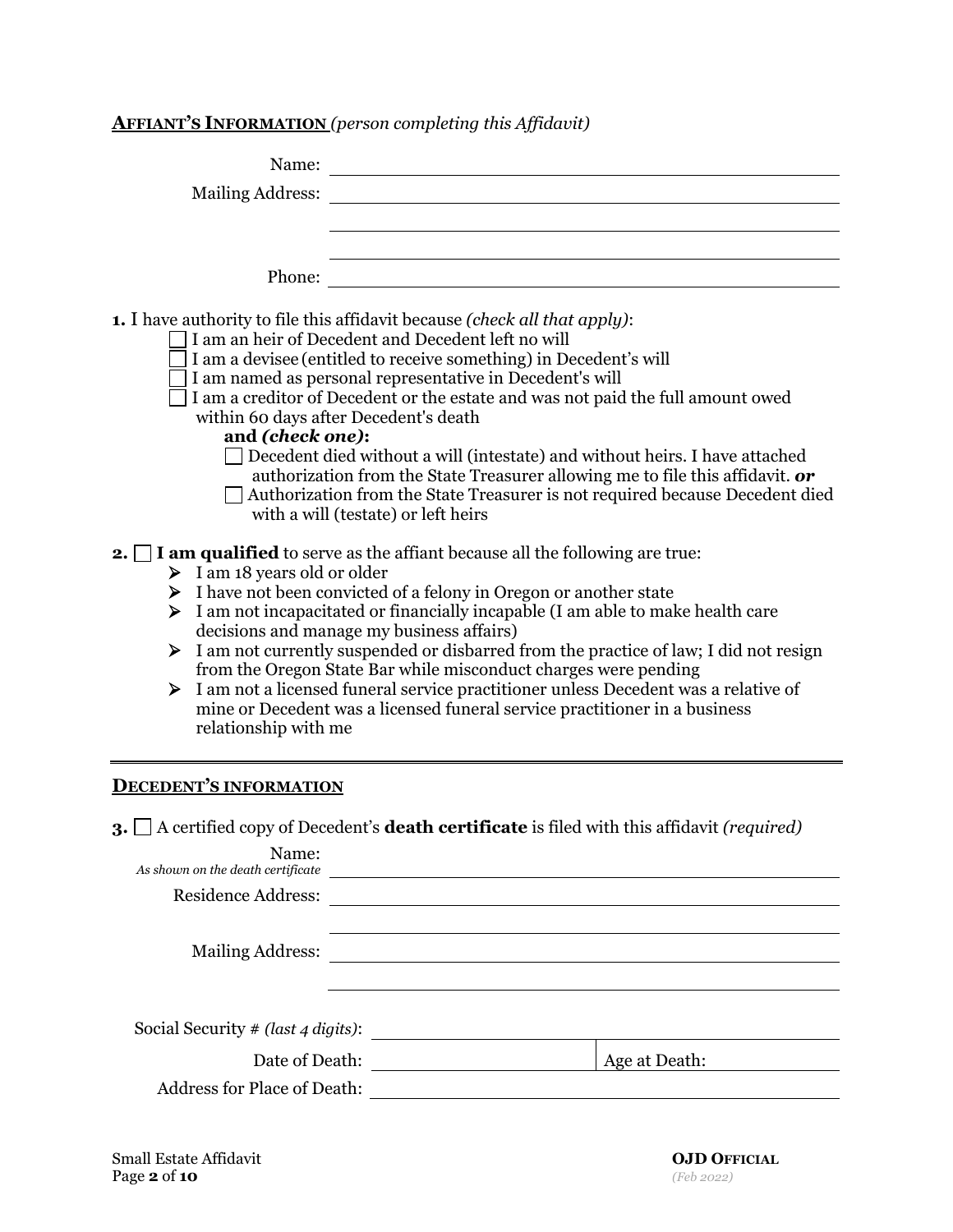### **ASSETS**

- **4.** The **valuation date** for the decedent's estate is:
	- Decedent's date of death *(if Affidavit is filed one year or less after Decedent's death)* Within 45 days before filing this Affidavit *(if Affidavit is filed more than one year after the date of death)*

**5.** As far as I know, the following assets are in the decedent's estate and subject to administration in Oregon. My authority as affiant applies only to the assets listed here.

| <b>Real Property</b> Maximum total value \$200,000 (see Instructions)<br>List street address. You MUST include or attach a legal description. | <b>Fair Market</b><br>Value |
|-----------------------------------------------------------------------------------------------------------------------------------------------|-----------------------------|
| None                                                                                                                                          |                             |
|                                                                                                                                               |                             |
|                                                                                                                                               |                             |
|                                                                                                                                               |                             |
| Total value of all real property                                                                                                              |                             |

 $\Box$  Additional page attached titled "Section  $5$  – Real Property"

| <b>Personal Property</b> Maximum total value \$75,000 (see Instructions)<br>(Clearly identify assets according to the Instructions) | <b>Fair Market</b><br><b>Value</b> |
|-------------------------------------------------------------------------------------------------------------------------------------|------------------------------------|
| None                                                                                                                                |                                    |
|                                                                                                                                     |                                    |
|                                                                                                                                     |                                    |
|                                                                                                                                     |                                    |
|                                                                                                                                     |                                    |
|                                                                                                                                     |                                    |
| Total value of all personal property                                                                                                |                                    |

 $\Box$  Additional page attached titled "Section 5 – Personal Property"

### **6.** Decedent's **safe deposit box** *(check all that apply)***:**

### *No inventory required*

Decedent **did not** rent a safe deposit box, either alone or with others *and* did not own any contents in a box rented by someone else

Decedent **did** rent a safe deposit box with others, and at least one of the others is still alive and Decedent did not own any contents in the box

*or*

*Inventory required*

Decedent **owned** contents in a safe deposit box rented by someone else

Decedent **did** rent a safe deposit box  $\Box$  alone *or*  $\Box$  with other people and none of the others is still alive

*and*

I have an inventory of the box from the bank or credit union that has the box *(see ORS 114.537(1))*

I have listed all assets in the box that have value, if any, on this Affidavit *(assets have value if they can be sold)*

The safe deposit box assets  $\Box$  have no value *or*  $\Box$  have value as listed in Section 5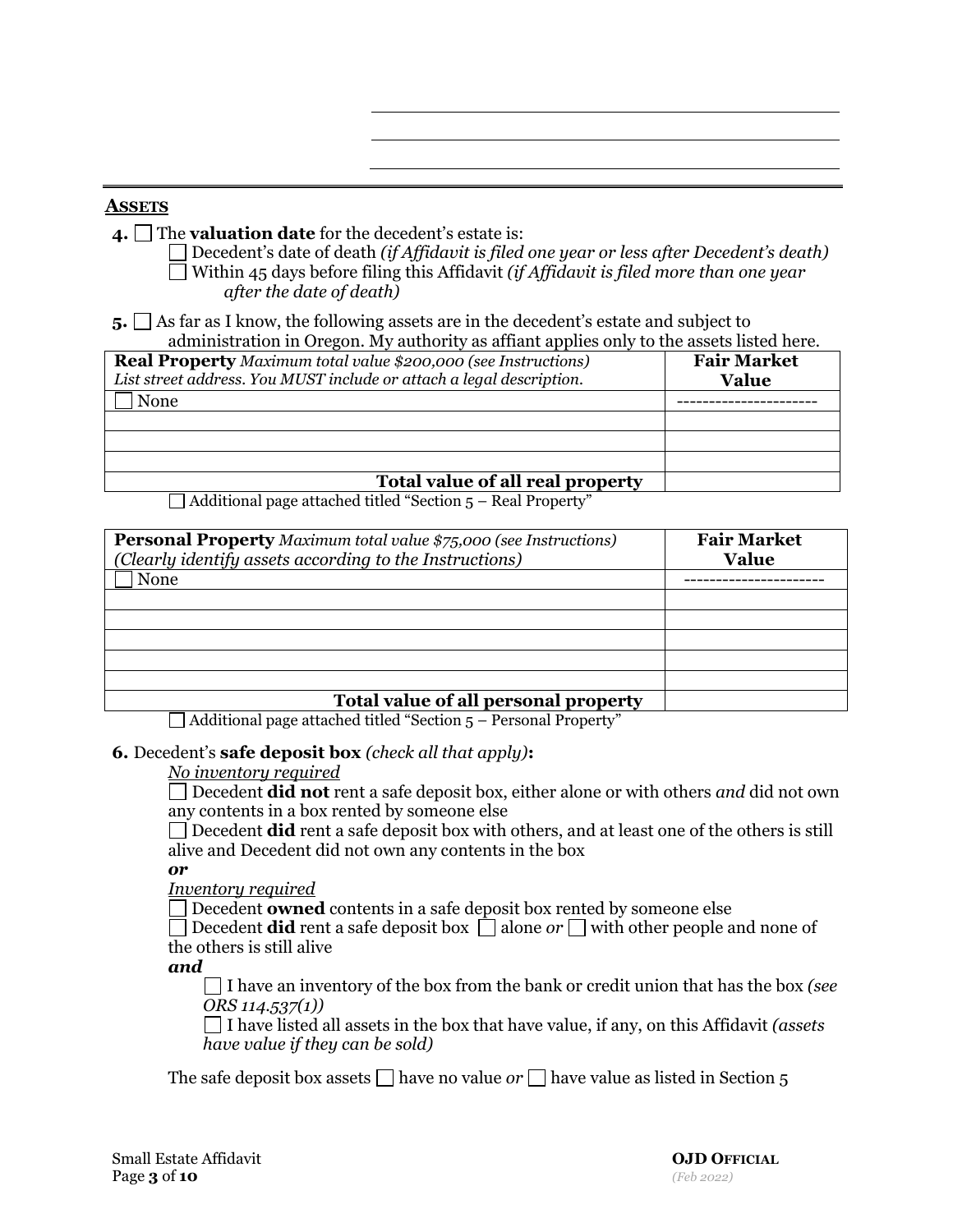I have no information about a safe deposit box. **If I later discover** that the decedent **did** rent a safe deposit box, either alone or with others who have all died, **I will:**

- Get an inventory of the box from the bank or credit union that has the box *(see ORS 114.537(2))*
- $\triangleright$  Add the value of the assets in the box, if any, to the total value of personal property listed in section 5 of this Affidavit (*assets have value if they could be sold)*
- $\triangleright$  If Decedent's total items of personal property are still \$75,000 or less, the bank can give me the contents of the box. If any items in the box have value, I will file an amended *Small Estate Affidavit (see ORS 114.515(6)).*
- $\triangleright$  If Decedent's total assets are more than \$75,000 after I add the value of the items in the box, then the bank will keep the contents in the box. I will file a notice with the court that the estate is no longer a small estate. I will deliver or mail a copy of that notice to the bank that has the box.

## **DISTRIBUTION OF ASSETS**

## **7. Decedent:**

did not leave a will (intestate) to the best of my knowledge

**did** leave a will (testate) *and*

the original will (not a copy) accompanies this Affidavit *and* the will has an affidavit of attesting witness or affidavit regarding a genuine signature *(If this is not true, you may not be able to file a Small Estate Affidavit, see the Instructions or talk to a lawyer.)*

### *or*

Decedent's will has been submitted for probate in another state. A certified copy of the will accompanies this Affidavit.

| 8. Heirs |  |
|----------|--|
|----------|--|

|                                                             |                    | Relationship to |
|-------------------------------------------------------------|--------------------|-----------------|
| Name of heir                                                | Last known address | decedent        |
| There are no heirs (see $\overline{ORS}$ 112.015 – 112.115) |                    |                 |
|                                                             |                    |                 |
|                                                             |                    |                 |
|                                                             |                    |                 |
|                                                             |                    |                 |
|                                                             |                    |                 |
|                                                             |                    |                 |
|                                                             |                    |                 |
|                                                             |                    |                 |

Additional page attached titled "Section 8 - Heirs"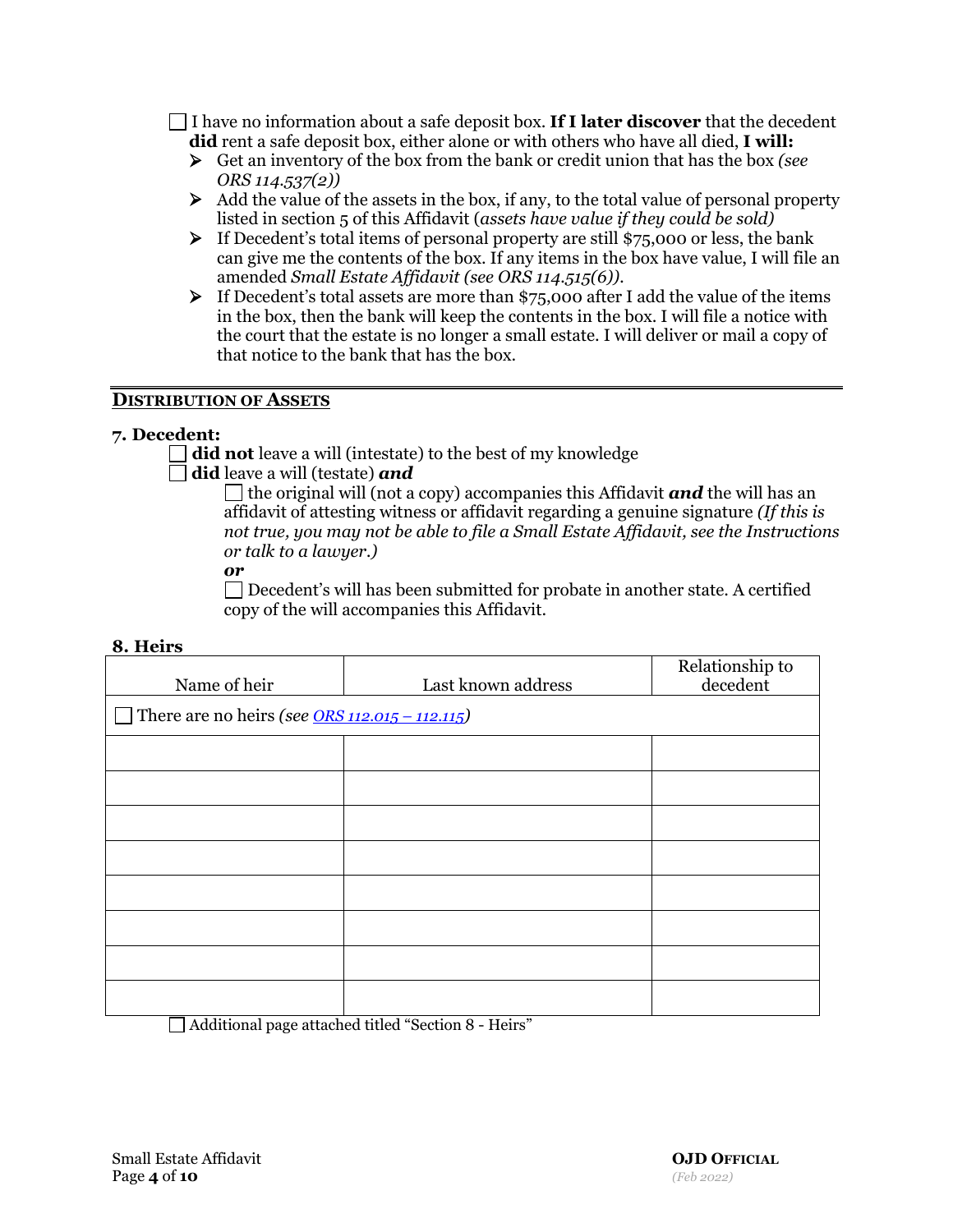### **9. Devisees**

| Name of devisee                                                      | Last-known address |  |  |
|----------------------------------------------------------------------|--------------------|--|--|
| $\Box$ There are no living devisees or Decedent did not leave a will |                    |  |  |
|                                                                      |                    |  |  |
|                                                                      |                    |  |  |
|                                                                      |                    |  |  |
|                                                                      |                    |  |  |

 $\Box$  Additional page attached titled "Section 9 – Devisees"

## **10. Asset Distribution**

The following people are entitled to receive the following property from Decedent's estate:

| Name of heir (no will),<br>devisee (will) | Assets to be received<br>(Note any conditions or survivorship provisions here. See Instructions.) |  |
|-------------------------------------------|---------------------------------------------------------------------------------------------------|--|
|                                           |                                                                                                   |  |
|                                           |                                                                                                   |  |
|                                           |                                                                                                   |  |
|                                           |                                                                                                   |  |
|                                           |                                                                                                   |  |
|                                           |                                                                                                   |  |
|                                           |                                                                                                   |  |
|                                           |                                                                                                   |  |
|                                           |                                                                                                   |  |
|                                           |                                                                                                   |  |
|                                           |                                                                                                   |  |

Additional page attached titled "Section 10 – Asset Distribution"

### **11. Missing heirs or devisees**

□ Decedent died **testate** (left a will) and I can locate all living devisees. None of the devisees are missing without a known address.

□ Decedent died **intestate** (had no will) and I can locate all living heirs. None of the heirs are missing without a known address.

 $\Box$  I cannot locate the following heir or devisee and I do not know if this person has died. Person I cannot locate:

Property that person is to receive:

 $\Box$  Additional page attached titled "Section 11 – Missing Heirs or Devisees"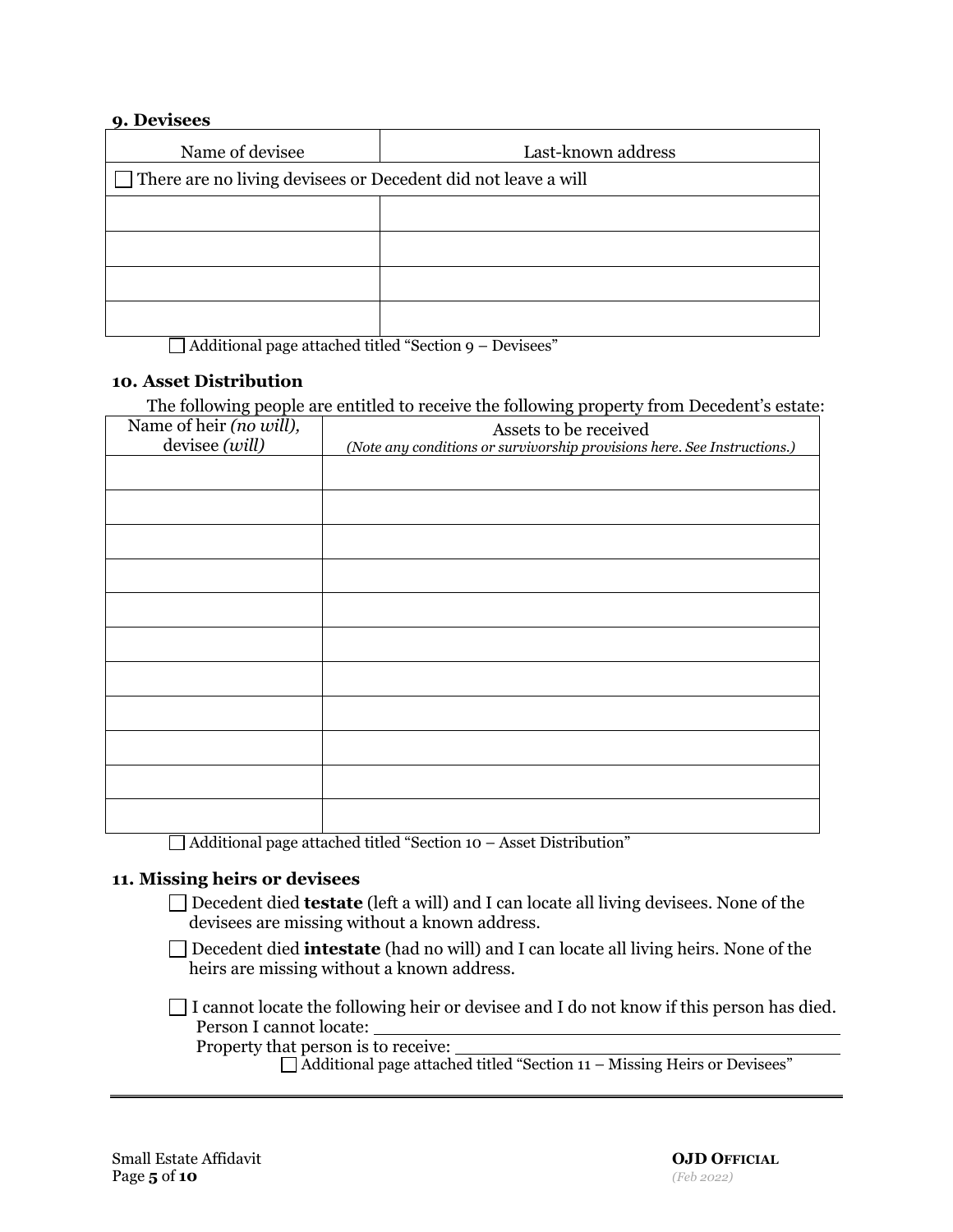## **CLAIMS AGAINST ESTATE**

- **12.** I have made reasonable efforts to determine **creditors** of Decedent and the estate. I will continue attempts to determine all creditors of Decedent until distribution is complete.
	- Creditors should mail claims against the estate to me at *(address)*:

*(optional)* Email address\*:

*(optional)* Fax number\*:

*\*Note: Only use email and fax if you will regularly check for communications. If you provide your email address or fax number, the court will assume you receive any communication sent to you that way.* 

## **13. Undisputed Claims**

 $\Box$  There are no undisputed claims

The following expenses or claims against the estate remain unpaid (including reimbursement owed to someone who paid claims or expenses). I do not dispute these expenses or claims. I will pay undisputed claims as provided in ORS 114.545. *(See Instructions for examples)*

| Name and Last Known<br><b>Address of Creditor</b> | Description of Undisputed<br><b>Expense or Claim</b> | Amount<br>(known or estimated) |
|---------------------------------------------------|------------------------------------------------------|--------------------------------|
|                                                   |                                                      |                                |
|                                                   |                                                      |                                |
|                                                   |                                                      |                                |
|                                                   |                                                      |                                |

 $\Box$  Additional page attached titled "Section 13 – Undisputed Claims"

### **14. Disputed claims**

 $\Box$  There are no disputed claims

I dispute the following claims against the estate. I believe these claims may be invalid. *(See Instructions for examples.)*

| Name and Last Known<br><b>Address of Creditor</b> | Description of Disputed Claim | Amount<br>(known or estimated) |
|---------------------------------------------------|-------------------------------|--------------------------------|
|                                                   |                               |                                |
|                                                   |                               |                                |
| __                                                |                               |                                |

 $\Box$  Additional page attached titled "Section 14 – Disputed Claims"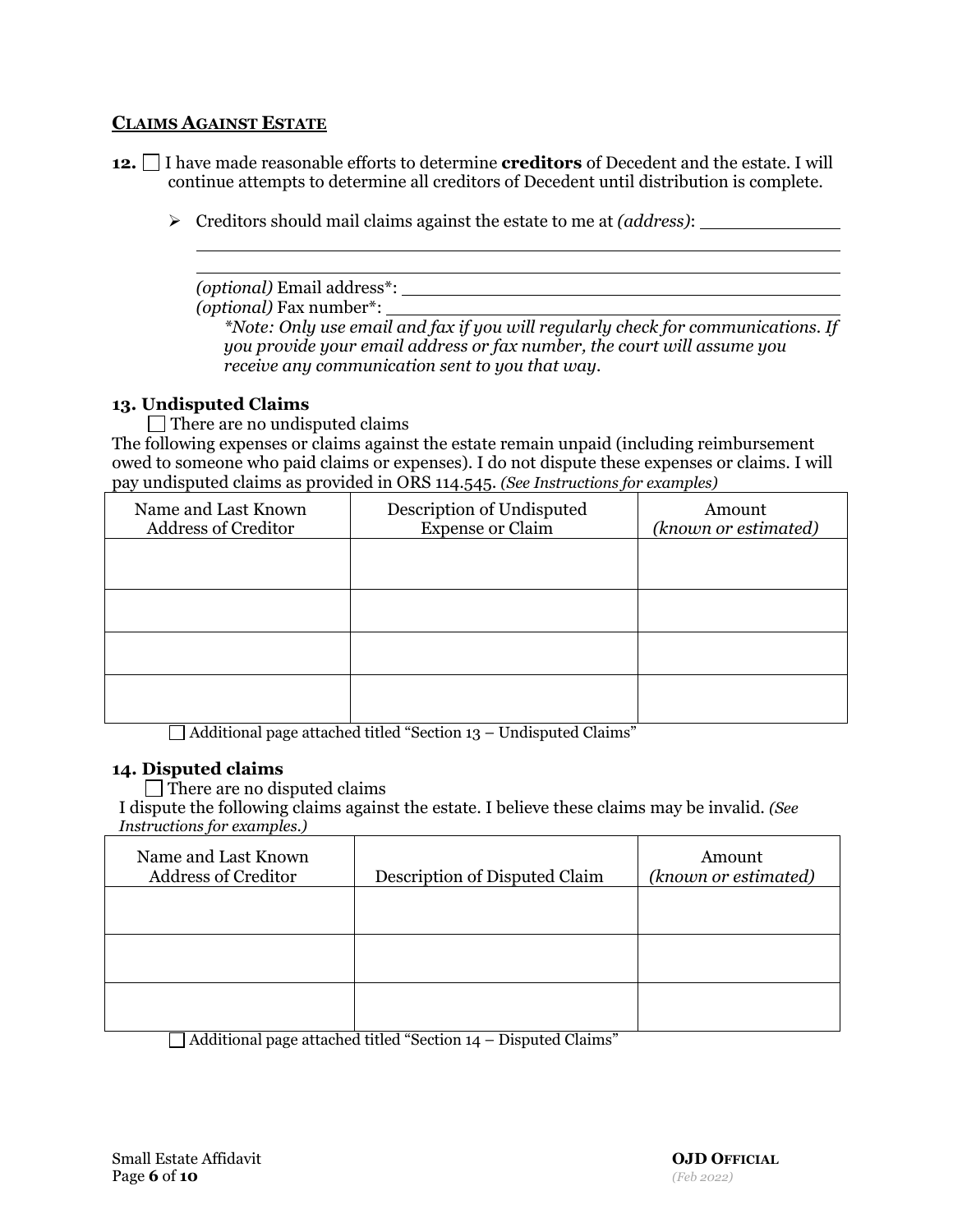## **15. Estate administration and funeral expenses**

 $\Box$  I do not expect to have administrative or funeral expenses I expect to pay the following expenses related to the estate *(see Instructions for examples)*

| Name and Address<br>of Creditor | Description of Expense | Amount<br>(known or estimated) |
|---------------------------------|------------------------|--------------------------------|
|                                 |                        |                                |
|                                 |                        |                                |
|                                 |                        |                                |
|                                 |                        |                                |
|                                 |                        |                                |

 $\Box$  Additional page attached titled "Section 15 – Estate Expenses"

### **INFORMATION FOR CREDITORS AND HEIRS AND DEVISEES**

**Claims may be barred.** Some claims against the estate may be barred unless certain things happen.

- (1) Claims against the estate not listed in this Affidavit, or in amounts larger than those listed in this Affidavit, may be barred unless:
	- (i) A claim is presented to the affiant within 4 months of the filing of this Affidavit or an amended Affidavit at the address, email address, or fax number stated in this Affidavit for presenting claims, or
	- (ii) A personal representative of the estate is appointed within the time allowed under ORS 114.555
- (2) If this Affidavit lists one or more claims that the affiant disputes, those claims may be barred unless:
	- (i) A petition for summary determination is filed within 4 months of the filing of this Affidavit or an amended Affidavit, or
	- (ii) A personal representative of the estate is appointed within the time allowed under ORS 114.555

**Remedies.** If the affiant does not comply with Oregon law and a person is injured because of that, the only ways to take action against the affiant are:

- (1) The summary determination of claims process under ORS 114.540
- (2) The summary review of administration process under ORS 114.550
- (3) The appointment of a personal representative for the estate within the time allowed by ORS 114.555 (usually 4 months from the date the Affidavit was filed)

\*\*\**Note that time limits apply under the statutes*

**Financial institutions not liable.** A financial institution (as defined in ORS 706.008) that opens one or more deposit accounts for an affiant is not liable to any other person for opening the account or accounts or permitting the affiant to withdraw funds from the account or accounts by any means. The financial institution is not required to ensure that the funds of the decedent that are paid out by the affiant are properly applied. See ORS114.545(5).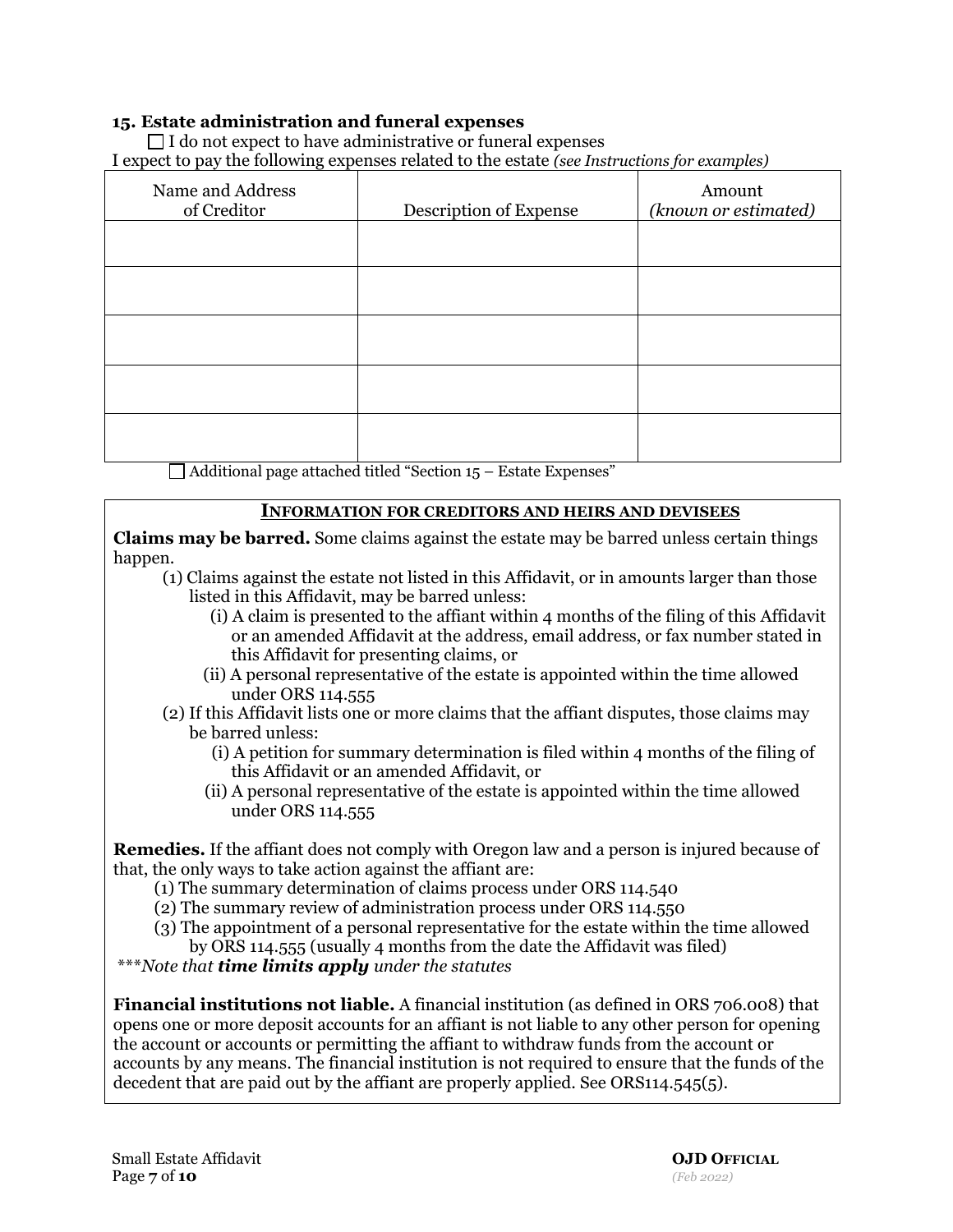## **REQUIRED NOTICES** *(Photocopies are allowed, you don't need certified copies)*

## **Heirs and devisees**

Within **30 days** after filing this Affidavit with the court, I will deliver or mail to each heir and each devisee, if any, at their last known address:

- o a copy of this Affidavit showing the date of filing **and**
- o a copy of the will, if the decedent died testate

 $\Box$  If there are no heirs or devisees, or if there is a missing heir or devisee, I will deliver or mail a copy of this Affidavit within **30 days** after filing with the court to:

Oregon Estate Administration Program

c/o Oregon State Treasurer

867 Hawthorne Avenue SE

Salem, OR 97301

## **Creditors**

Within **30 days** after filing this Affidavit with the court, I will deliver or mail a copy of this Affidavit showing the date of filing to the last known address of:

- o each undisputed creditor (listed in section 13 above) **and**
- o each disputed creditor (listed in section 14 above)

I will deny any claims that are not presented on time under ORS  $114.540(1)(a)$ 

 $\Box$  I will deny any claims presented on time that are not valid

To deny a claim, I will mail or deliver **written notice** to the person who filed the claim and their attorney, if any, stating the reason for denying the claim and the information required by  $ORS 114.540(2)$ </u>

## **I understand that if I allow a claim that is invalid, I may have to personally pay the cost of the claim**

## **State**

Within **30 days** after filing this Affidavit with the court, I will deliver or mail a copy of this Affidavit showing the date of filing **and** a copy of the death certificate to the Department of Human Services (DHS) and the Oregon Health Authority at:

Department of Human Services Estate Administration Unit PO Box 14021 Salem OR 97309-5024

## **Department of Corrections**

Decedent **was not** imprisoned in an Oregon prison at any time during the 15 years before death *(note: a county or city jail is not a prison)*

# *Or*

 $\Box$  I do not know if Decedent was imprisoned in an Oregon prison during the 15 years before death

Decedent **was** imprisoned in an Oregon prison during the 15 years before death *And*

within **30 days** after this Affidavit is filed with the court, I will send a copy of this Affidavit showing the date of filing **and** a copy of the death certificate to: Department of Corrections

2575 Center St NE Salem, OR 97301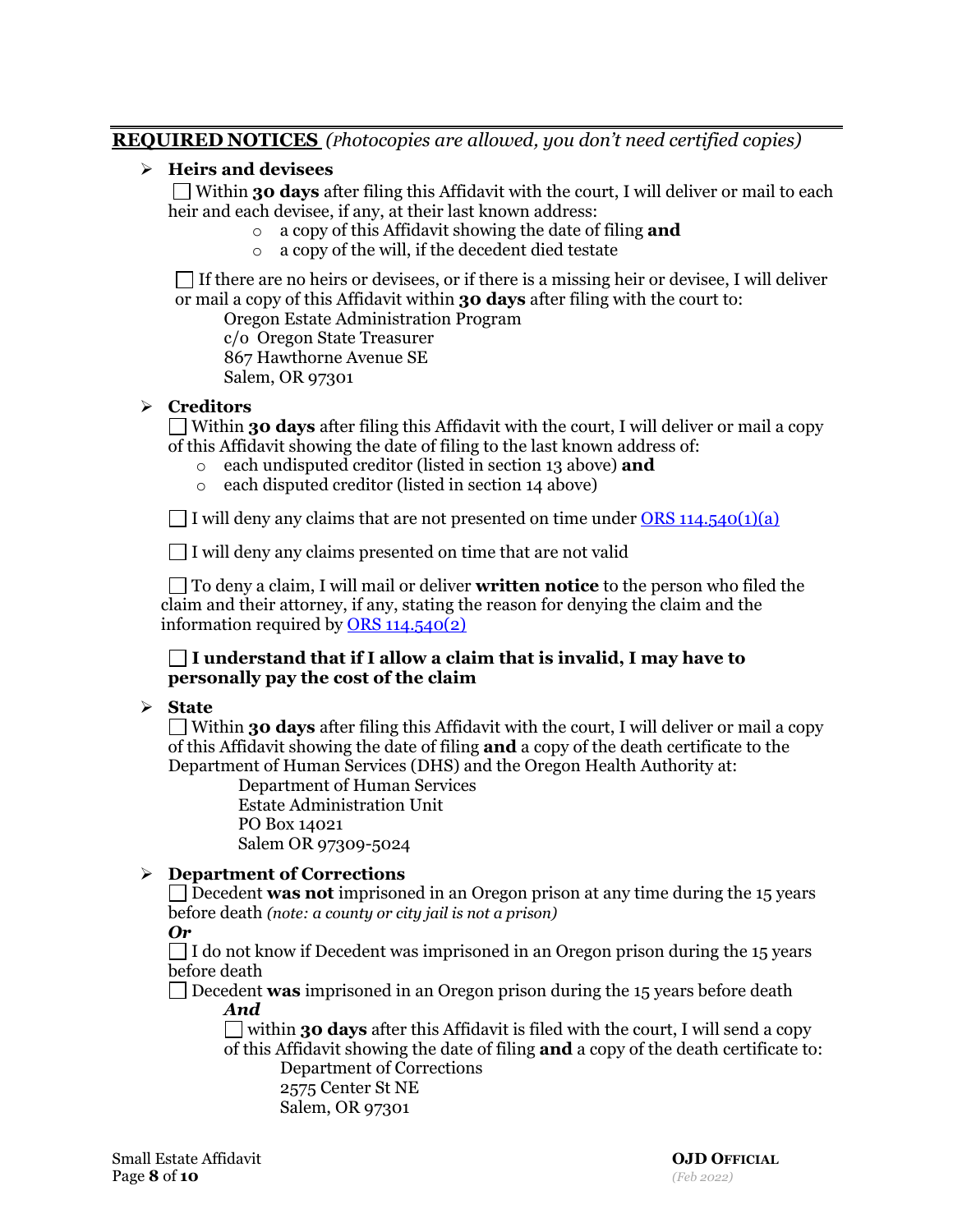# **AFFIANT DUTIES**

*You must read and check each section below. You may be personally liable for failing to meet your responsibilities.*

 $\Box$  If the court appoints a personal representative for the estate within 4 months after this Affidavit is filed, I will give the personal representative all of Decedent's assets and records

I will not distribute any assets until all claims, expenses, and taxes have been paid *and* 4 months have passed since this Affidavit was filed

 $\Box$  I will distribute the estate according to the will that was filed with the Affidavit. If Decedent did not leave a will, I will distribute the estate according to the laws of intestacy in [ORS 112.017](https://www.oregonlegislature.gov/bills_laws/ors/ors112.html) - [112.115.](https://www.oregonlegislature.gov/bills_laws/ors/ors112.html)

Amended Affidavits

 $\Box$  If I discover a material error or omission in this Affidavit, I will file an amended Small Estate Affidavit and serve it as required by [ORS 114.515\(6\)](https://www.oregonlegislature.gov/bills_laws/ors/ors114.html)

 $\Box$  If I discover assets Decedent owned that are not listed in this Affidavit, I will file an amended Small Estate Affidavit **before** taking control of those assets according to [ORS 114.515\(6\)](https://www.oregonlegislature.gov/bills_laws/ors/ors114.html)

 $\Box$  If any newly-discovered property makes Decedent's total asset values exceed the maximum values for a small estate, I will promptly notify the court and all persons I notified before, as required in [ORS 114.515\(7\).](https://www.oregonlegislature.gov/bills_laws/ors/ors114.html)

Property and Income

 $\Box$  I will take control of, and collect income from, the assets of the estate listed in this Affidavit (see [ORS 114.535\)](https://www.oregonlegislature.gov/bills_laws/ors/ors114.html). I will only sell assets as provided in [ORS 114.547.](https://www.oregonlegislature.gov/bills_laws/ors/ors114.html) I understand that my authority over Decedent's assets only applies to assets listed in this Affidavit.

 $\Box$  I will administer the estate as promptly and with as little loss of value as I reasonably can under the circumstances. I understand that I may have to pay for loss of value caused by:

- o my neglect or unreasonable delay in collecting the estate's assets
- o paying out money or delivering property in a way I should not have
- o failing to pay taxes as required by law
- o failing to close the estate in a reasonable time
- $\circ$  dealing with the estate in a way that benefits me personally over creditors, heirs, or devisees
- $\circ$  any other negligent or intentional bad acts regarding estate assets, or failing to act in a way that causes loss to the estate

 $\Box$  I will not commingle estate property with my own property or the property of any other person ("commingle" means combine)

 $\Box$  I will keep records of my work on the estate at least until the **later of**: 2 years after the filing of this Affidavit **or** the conclusion of any summary review proceeding under [ORS 114.550](https://www.oregonlegislature.gov/bills_laws/ors/ors114.html)

I will pay estate claims and expenses according to [ORS 114.545\(1\)\(f\)](https://www.oregonlegislature.gov/bills_laws/ors/ors114.html) and [ORS 114.545\(1\)\(g\)](https://www.oregonlegislature.gov/bills_laws/ors/ors114.html) from estate assets. If the estate does not have enough assets to pay all claims and expenses, I will pay them in the order set out in [ORS 115.125.](https://www.oregonlegislature.gov/bills_laws/ors/ors115.html)